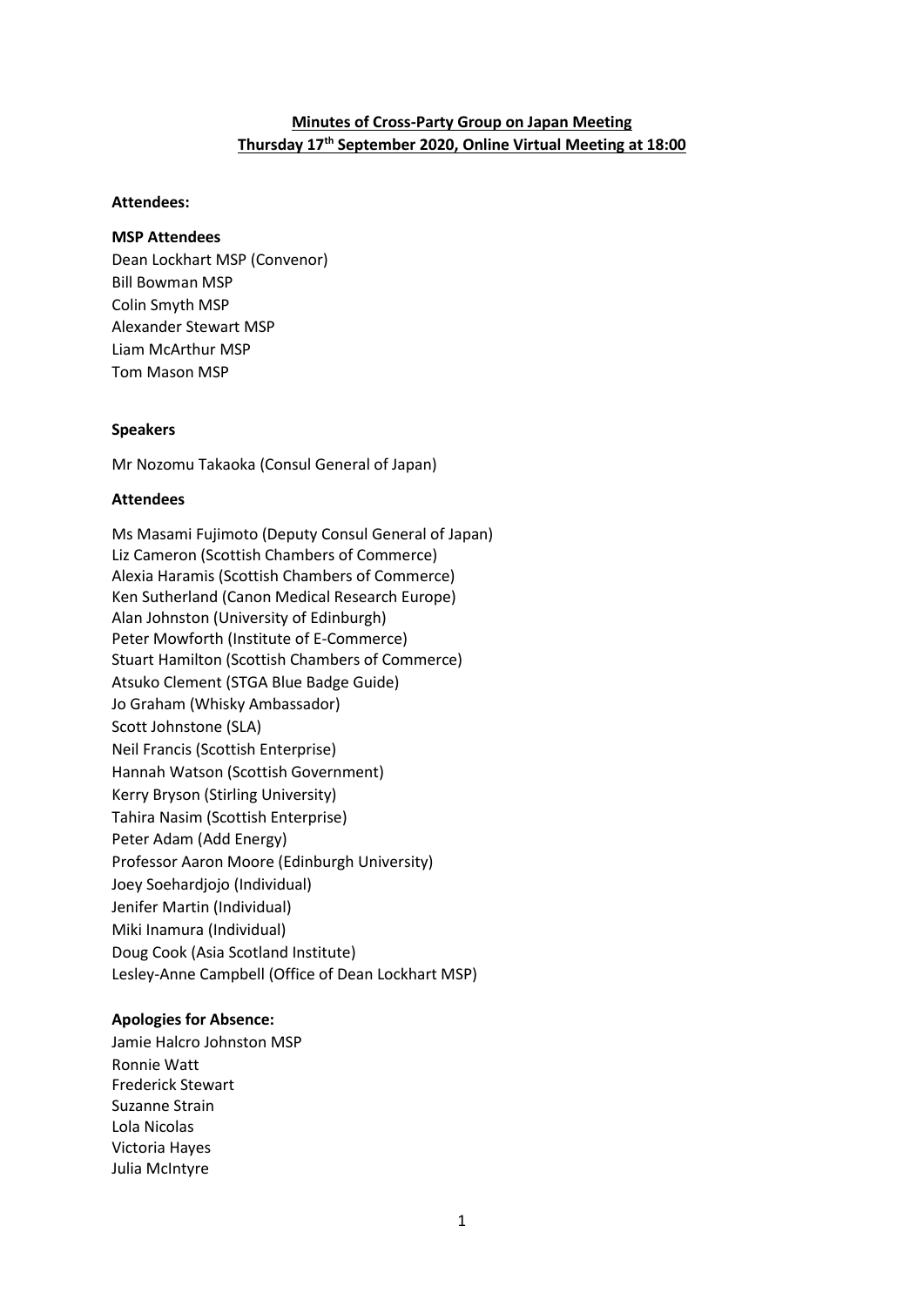Thomas Heald Sandip Mahajan Ruta Noreika

## **Welcome**

Dean Lockhart MSP (DL) welcomed everyone to the meeting. DL thanked the Consul General of Japan, Mr Nozomu Takaoka (CG) for agreeing to speak and extended his best wishes to Mr Yoshihide Suga, on his appointment as Prime Minister of Japan. He explained the primary purpose of the meeting was to receive a presentation from the Consul General on the new Japan-UK Comprehensive Economic Partnership Agreement (CEPA) and to then discuss it.

# **Presentation – Consul General of Japan, Mr Nozomu Takaoka (NT)**

NT thanked the Convener for the opportunity to present to the CPG. He congratulated DL on his excellent timing for the meeting, given that the EPA was achieved only 6 days ago, and the new Prime Minister was elected only the day before.

NT began by noting the legacy of the former Prime Minister in the areas of security and in promoting free trade. On the latter, he highlighted the delivery of the Japan-EU EPA in February 2019 and the Comprehensive and Progressive Agreement for Trans-Pacific Partnership (CPTPP). He explained against this background the CEPA was agreed in principle.

NT highlighted the CEPA's implications for future Japan-Scotland economic relations, including the significant increase in 'geographical indications' which would benefit Scottish products. He went on to discuss the benefits of the agreement in terms of digital and data which he considered would benefit the Scottish Fin Tech sector. The Consul General identified the opportunities for increased trade, offering the automobile sector as an example, but highlighting the added importance of the UK achieving a satisfactory BREXIT deal with Europe and minimizing tariffs as this would encourage increased FDI from Japan.

Detail on the Consul General's presentation is attached to these minutes.

# **Discussion on the CEPA**

DL thanked NT for his presentation and invited questions from those present.

Liz Cameron (LC) commented on the opportunities presented by the CEPA and asked NT what he thought ought to be the priority sectors for development. NT explained that given Japan's distance from the UK and their opportunity to obtain cheaper products locally, he thought the focus should be on high quality products. NT added Japanese consumers sought quality products and they were very aware of UK prestige offerings; and he thought given the increasing tourism in Japan there was also an opportunity to sell British quality products in Japan.

Alexia Haramis (AH) explained that the Scottish Chambers of Commerce were seeking to stimulate trade opportunities for Scottish businesses by conducting 'virtual' trade missions. She explained they were planning to conduct a 'virtual' trade mission to three cities in Japan, Tokyo, Osaka and Nagasaki, in February 2021 with the intention of promoting B2B trade connections in these unprecedented times. NT emphasized the importance of sustaining trading connections, the interest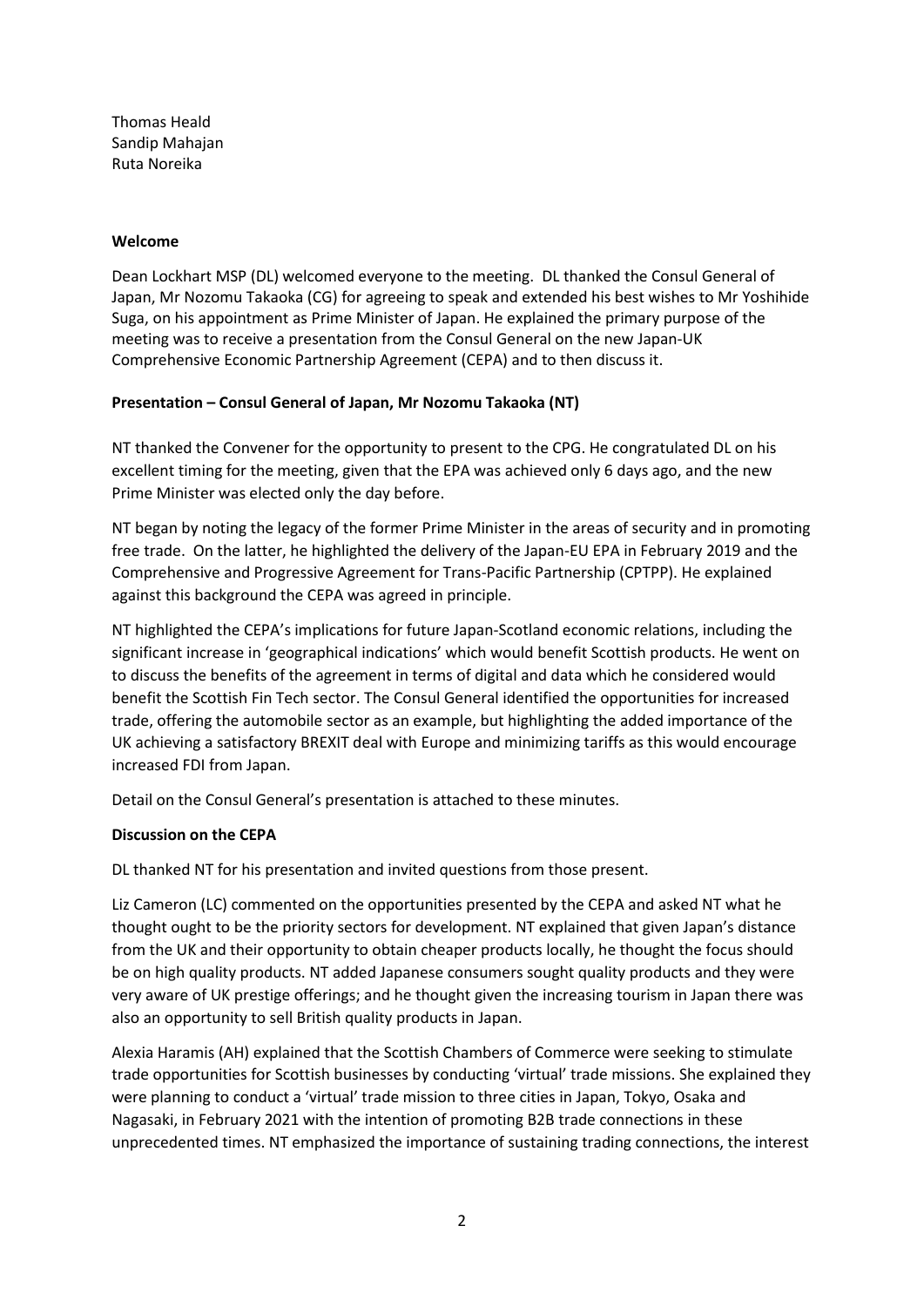in promoting the use of digital platforms to support trade and ecommerce in Japan and offered some examples of organisations interested in such virtual events.

Doug Cook asked about the Japanese business organisations that Scottish businesses should be dealing with. NT commented on the work of the Japanese External Trade Organisation and how they were focused on foreign companies, particularly encouraging inward investment. He also highlighted the excellent work being done by Dr Stephen Baker of SDI in supporting companies seeking access to Japan. In response to a question from DL, NT explained that business organisations in Japan tended to work on a prefecture/local level rather than at a national level.

Neil Francis (NF) questioned whether the CEPA would result in further FDI from Japan and, if so, in what sectors. NT reiterated his earlier commentary, that Japanese companies don't just see trade with UK or Scotland in a bilateral sense, rather they see trading with Scotland and UK as a gateway to Europe and thus it was important for the UK to deliver a good Brexit deal with Europe, with reasonable tariffs, to incentivise Japanese direct investment. ND suggested that further opportunities could arise with a relaxation on the 'rules of origin' in the CEPA. Scott Johnstone enquired whether the EPA would encourage increased collaboration in the areas of R&D and innovation. NT responded that as general economic activity was promoted, so too would R&D. In response to a further question from Liz Cameron, NT offered some thoughts as to how Scottish businesses could continue to trade with Japan in spite of COVID and quarantine restrictions.

DL was keen to understand when the detail and associated practical implications of the CEPA would emerge. NT explained the CEPA would require formal Japanese government approval, but he anticipated that this could be achieved by the end of the year and then more details would become available. Conscious of NT's previous experience with SME's in Japan, DL asked his view on what measures had helped Japanese SME's during COVID. NT explained that economic activity had dropped substantially as a result of COVID, but the Government's subsidy had provided much needed support. However, he added that equally important was the 'unofficial' collaborative support provided by local organisations and residents.

In response to a question from Peter Mowforth there followed a long discussion on Ecommerce, its relevance to the UK and Japanese economies and the benefits the CEPA would provide if it included an ECommerce free trade arrangement. Given the interest and relevance of this issue DL recommended ECommerce should be considered as a separate agenda item on a future Japan CPG.

DL concluded the discussion by thanking NT and commenting that the CEPA presented an exciting new chapter in UK/Scotland Japan relationships. He requested that if attendees had agenda items for the next Japan CPG, they should notify him.

# **AOB**.

Mr Frederick Stewart, a member of the Order of Scottish Samurai, who was unable to attend the meeting offered a note to the Secretary explaining as an amateur historian he had a keen interest in the Far East and was pleased that the UK and Japan had signed an EPA. He provided some interesting historical notes which are enclosed with these minutes.

Dr Petra McLay, Chair of the Japanese Language Group for Scottish Schools provided the Secretary a message from the Sendagaya Japanese Institute Group in Tokyo regarding Japanese language training. The message is enclosed with these minutes.

### **Minutes of the Last Meeting**.